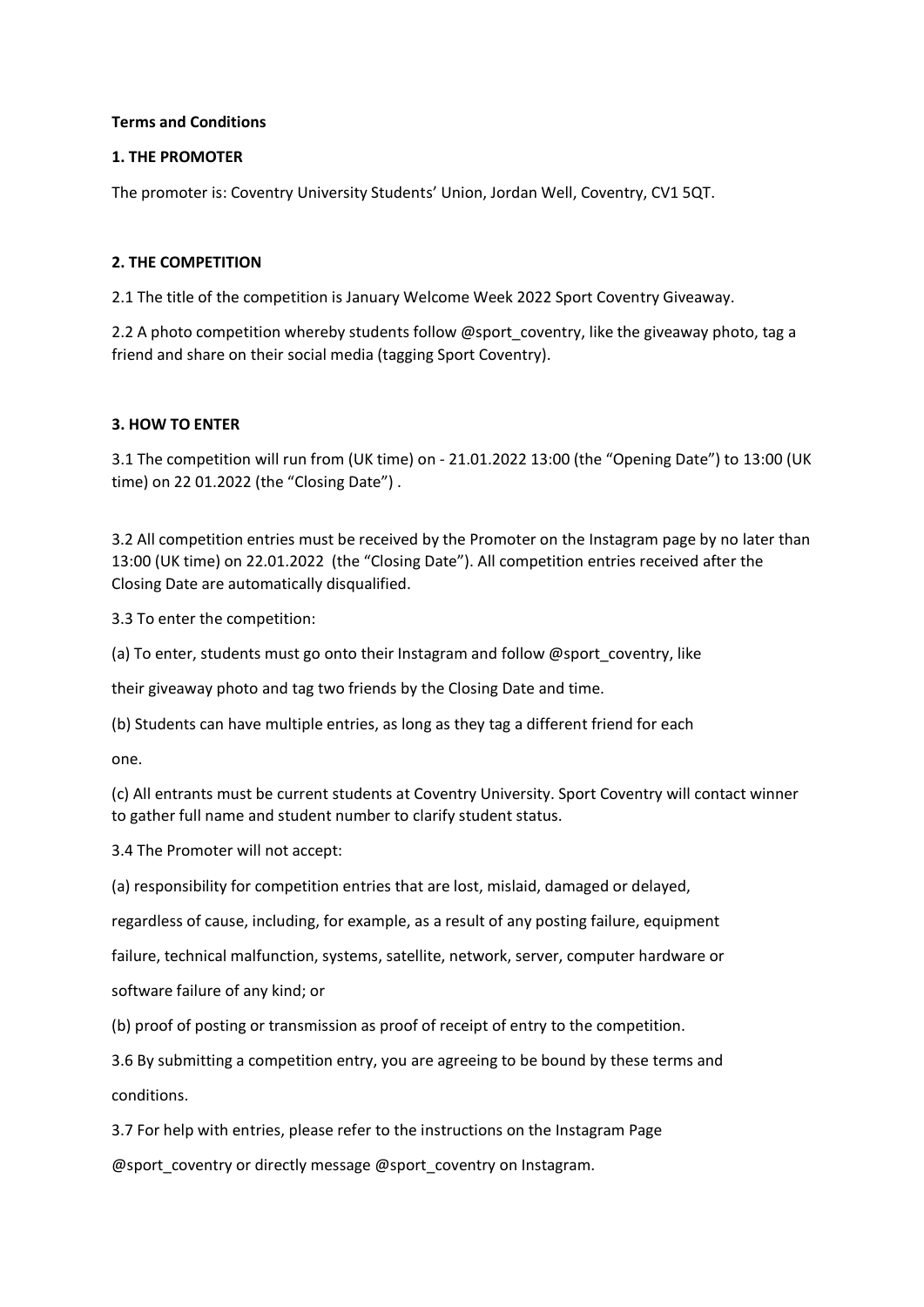3.8 The competition entries will be judged by the CUSU Sport Coventry team. The decision of the judge will be final.

## **4. ELIGIBILITY**

4.1 The competition is only open to current students of Coventry University or CU Group.

4.2 In entering the competition, you confirm that you are eligible to do so and eligible to claim the prize. The Promoter may require you to provide proof that you are eligible to enter the competition.

4.3 The Promoter will not accept competition entries that:

(a) do not meet the criteria of the competition

(b) completed by third parties or in bulk;

(c) illegible, have been altered, reconstructed, forged or tampered with;

(d) photocopies and not originals; or

(e) incomplete.

4.4. Entries on behalf of another person will not be accepted and joint submissions are not allowed.

4.5 The Promoter reserves all rights to disqualify you if your conduct is contrary to the spirit or intention of the prize competition.

4.6 Competition entries cannot be returned.

#### **5. THE PRIZE**

5.1 There will be 1 x Sport Coventry Akuma Varsity Jacket

5.5 The Promoter reserves the right to substitute the prize with a alternative to the

value of equal or greater value.

5.6 The prize is not negotiable or transferable.

### **6. WINNERS**

6.1 The decision of the judge nominated by the Promoter is final and no correspondence or discussion will be entered into.

6.2 The Promoter will contact the winner personally via their Instagram page/inbox as soon as practicable after the Closing Date, via their Instagram account name provided with the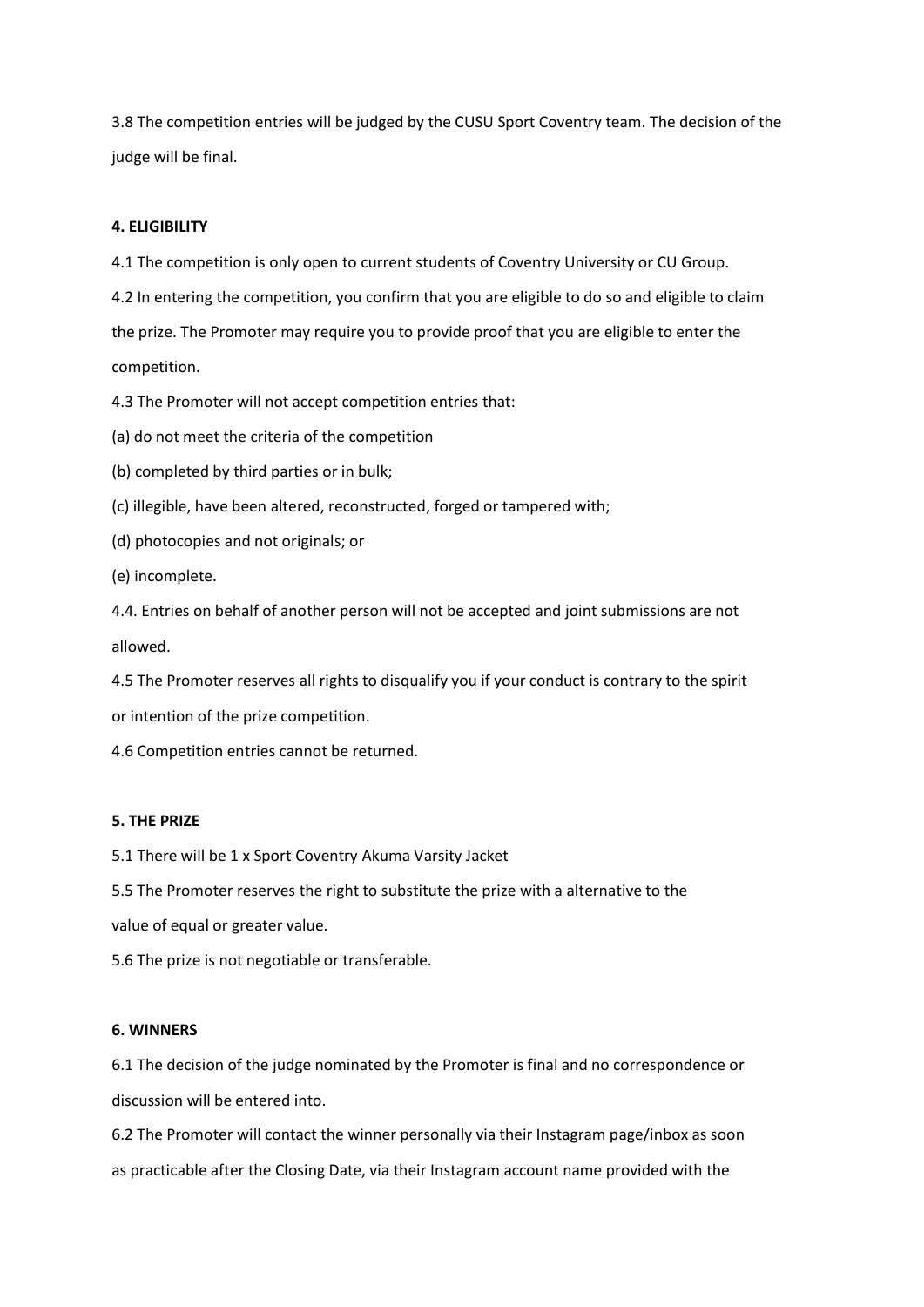competition entry. The Promoter will not amend any contact information once the competition entry has been submitted/posted on the page.

6.3 The Promoter must either publish or make available information that indicates that a valid award took place. To comply with this obligation the Promoter will publish the winners Instagram handle/account name and possibly their first and second name and campus name and other media such as the Facebook and Twitter Page - Facebook /CoventrySU and Twitter @cusu

6.4 If you object to any or all of your Instagram handle/account name and your name and surname, university campus and winning entry/other entries and photograph being published or made available, please contact the Promoter on the Instagram page to bring this to their immediate attention. However, if the winners photograph and personal details have already been announced the Students' Union will not be held liable for this, as it forms part of the terms and conditions of entering this competition, but will take steps to remove this from the media pages once they are made aware by the winner. In such circumstances, the Promoter must still provide the information and winning entry to the Advertising Standards Authority on request.

#### **7. CLAIMING THE PRIZE**

7.1 If you are the winner of the prize, we will arrange for the winner to collect the prize from Sport Coventry.

7.2 The prize may not be claimed by a third party on your behalf.

7.3 The Promoter will make all reasonable efforts to contact the winner. If the winner cannot be contacted or is not available, or has not claimed their prize within 2 weeks of the Closing Date, the Promoter reserves the right to offer the prize to the next eligible entrant selected from the correct entries that were received before the Closing Date.

7.4 The Promoter does not accept any responsibility if you are not able to take up the prize.

### **8. LIMITATION OF LIABILITY**

Insofar as is permitted by law, the Promoter, its agents or distributors will not in any circumstances be responsible or liable to compensate the winner or accept any liability for any loss, damage, personal injury or death occurring as a result of taking up the prize except where it is caused by the negligence of the Promoter, its agents or distributors or that of their